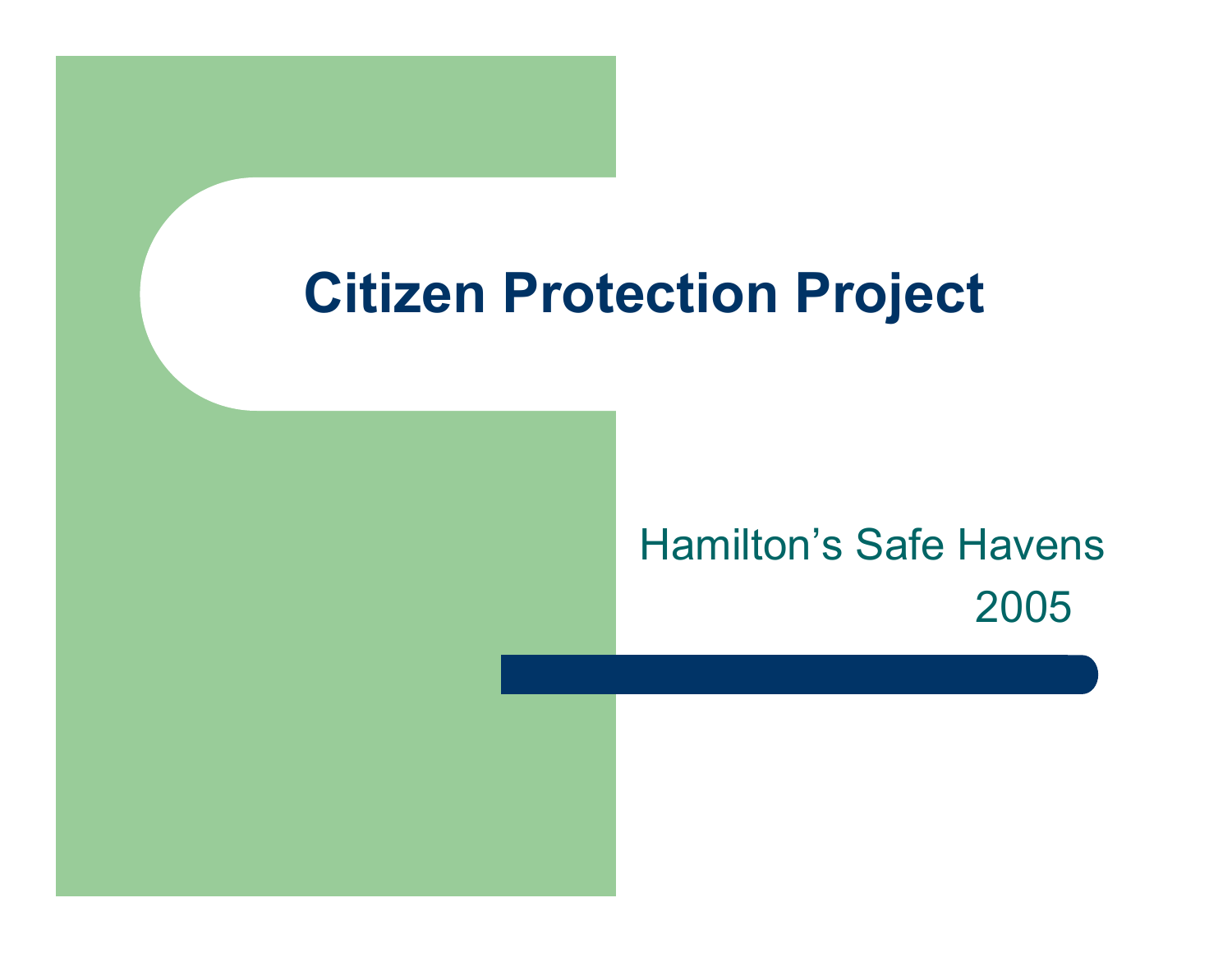## **Background**

- Project proposed on United Nations Day in 2001 as response to Hamilton incidents following 9/11
- Proposed by United Nations Association, Culture of Peace, and Inter-Faith Council
- **Embraces UNESCO Manifesto 2000 &** Hamilton's Social Vision
- Engage community in social responsibility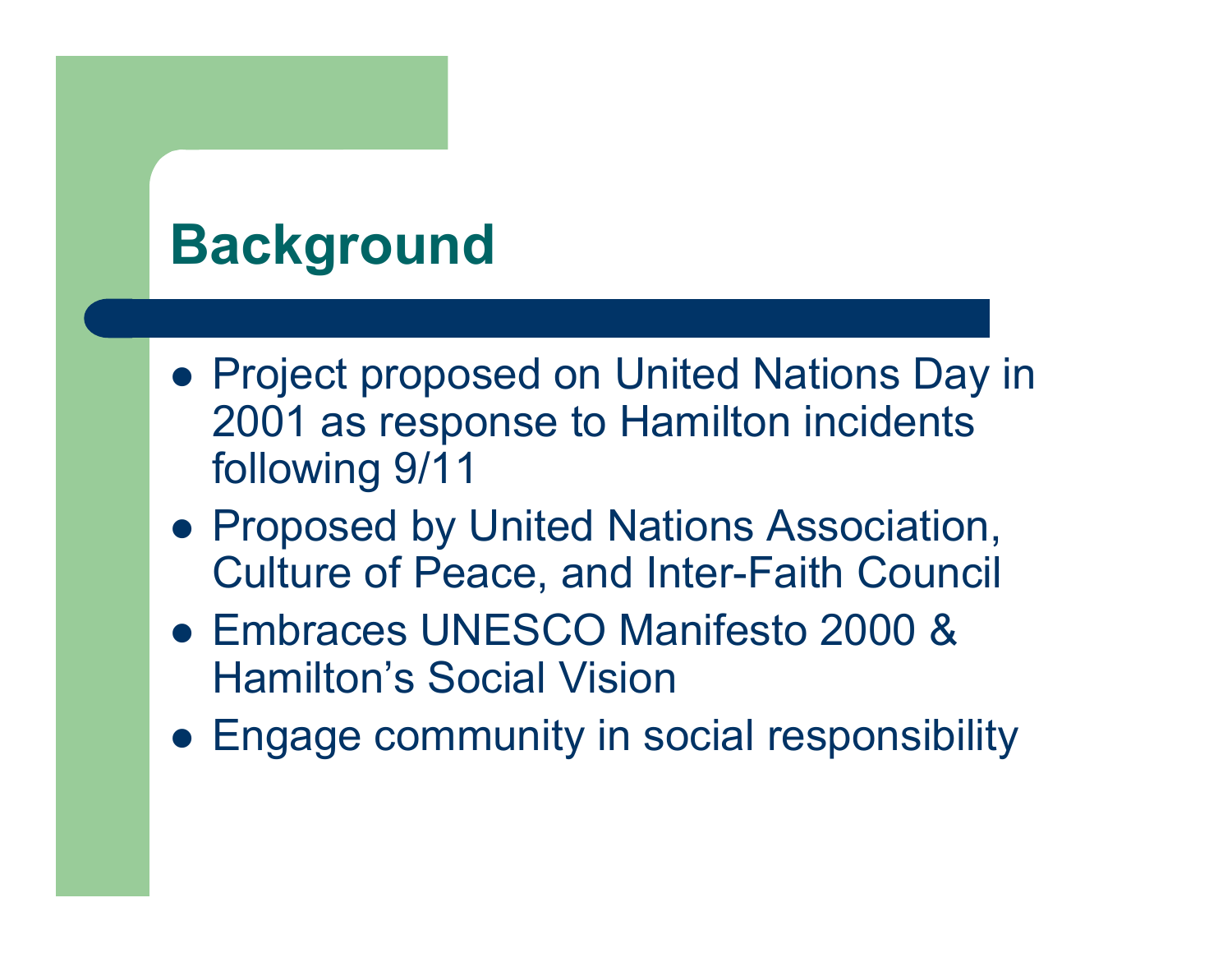## **Vision & Mission**

- Vision The City of Hamilton is a safe, respectful, caring & welcoming community for all members of its diverse population
- Mission To decrease the number of violent acts related to racial, cultural & religious discrimination in Hamilton within the next 5 years by implementing a harassment prevention strategy & service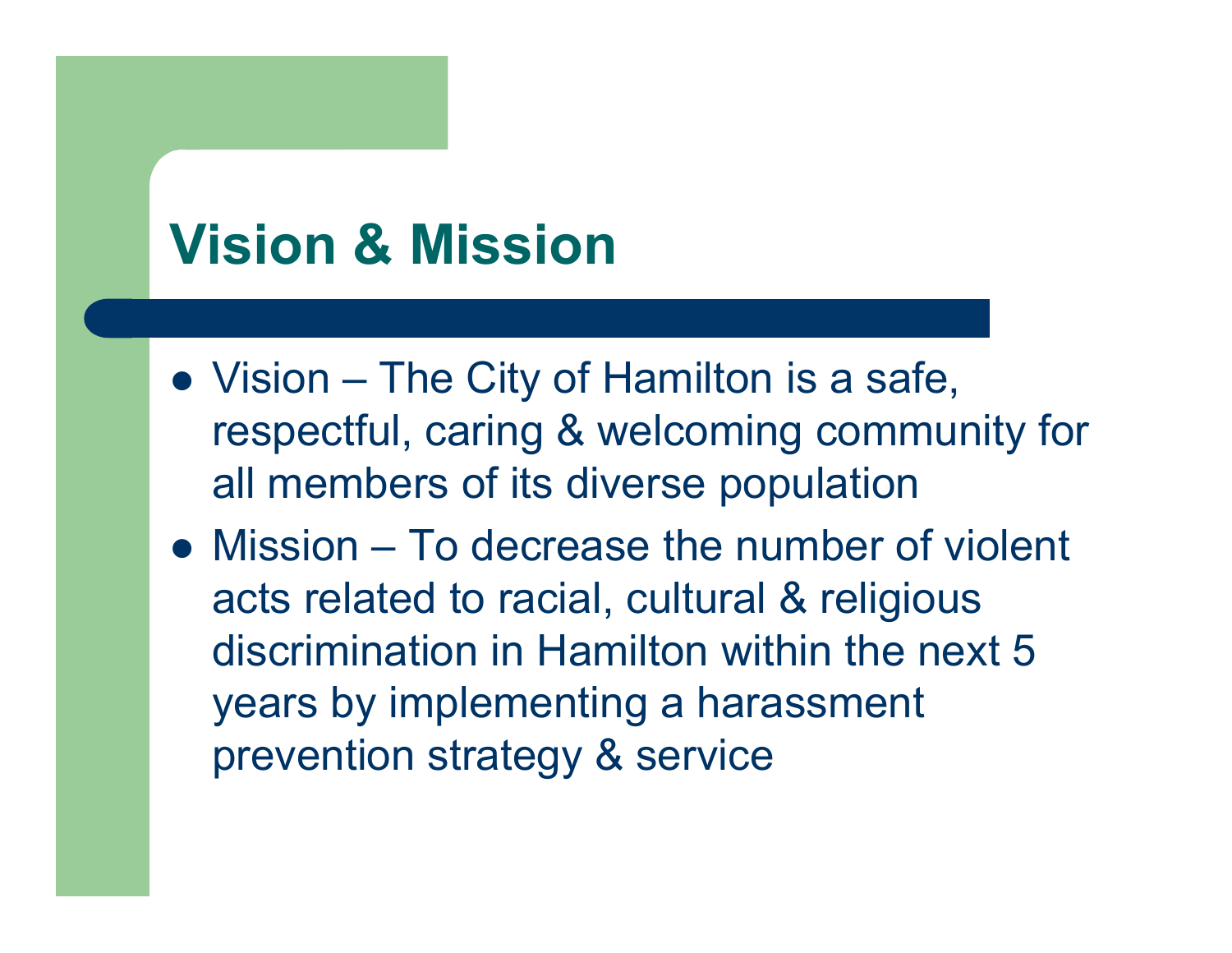# **Objectives**

- Community based response to racially & religiouslymotivated crimes thru safe havens
- Timely interventions to allow victimized to regain control
- Train personnel at Safe Havens to effectively respond to victims who come for help
- $\bullet$ Help victims connect to appropriate supports
- Provide diversity training to volunteers & public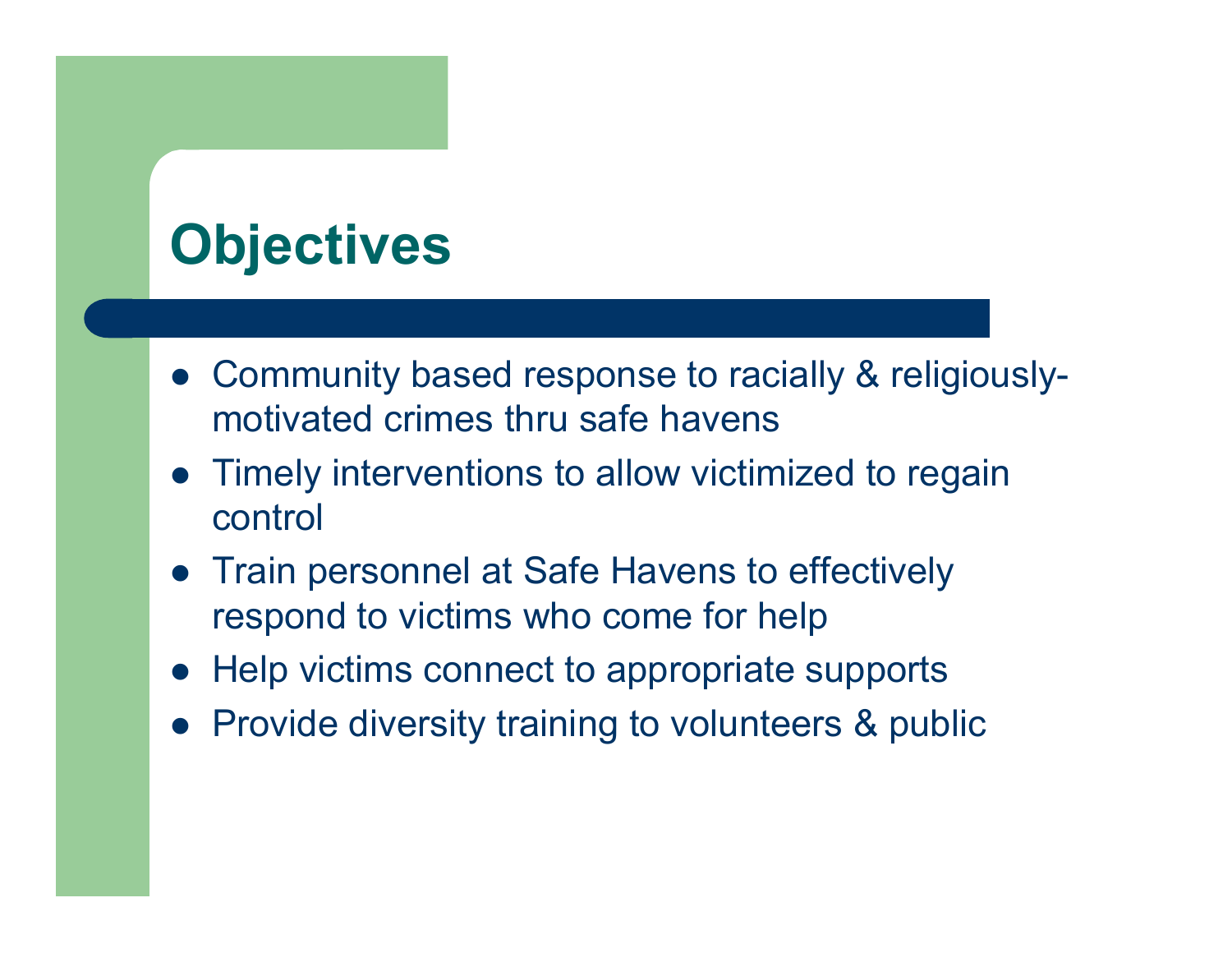## **Objectives, continued**

- Consult with communities most affected by hate crimes & harassment in order to understand their needs and experiences
- Provide a forum for members of vulnerable communities to share their concerns
- Promote positive social values of a culture of peace in order to reduce the number of perpetrators and victims of racial & religiously motivated harassment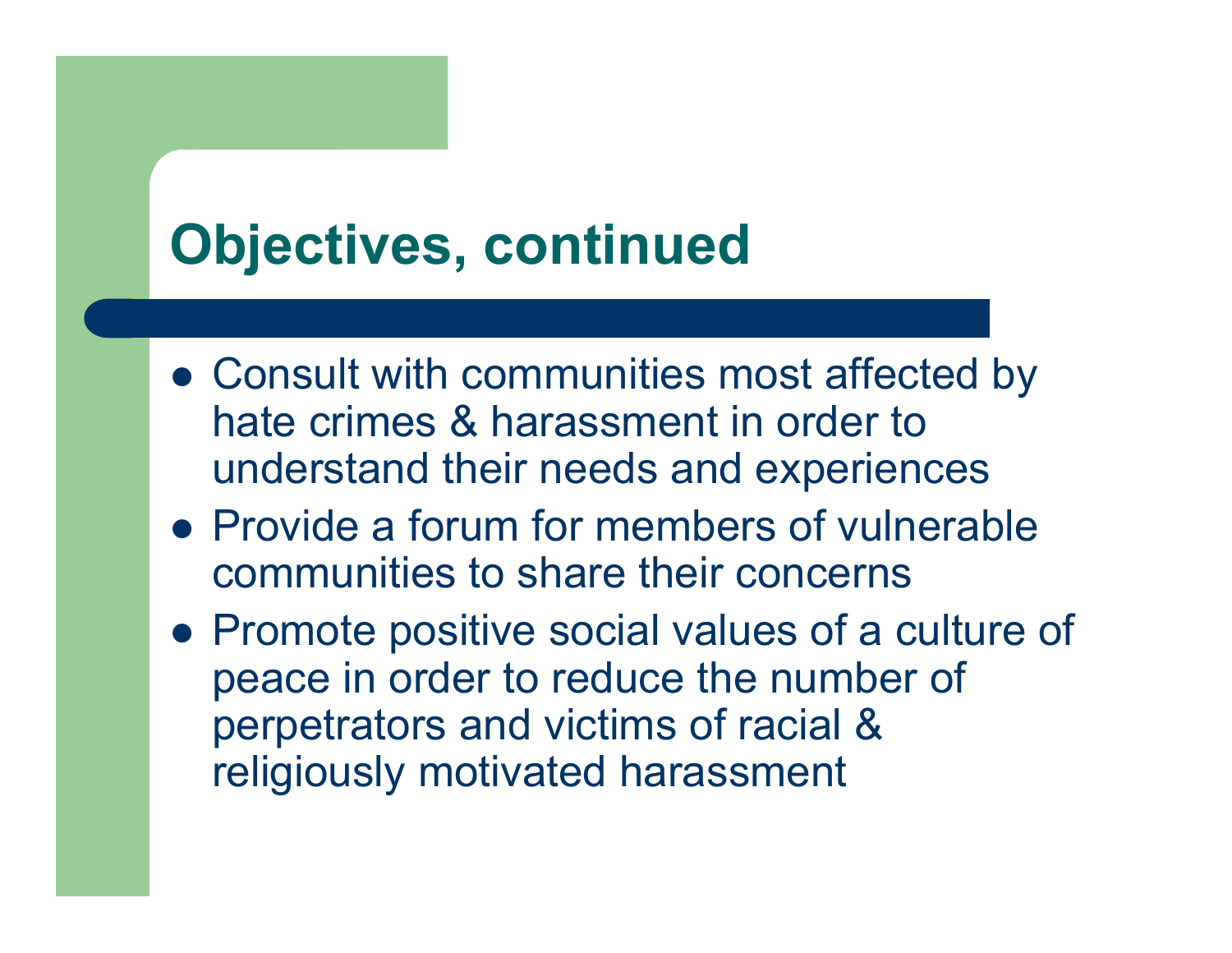### **Results of Project to Date**

- $\bullet$  Initial funding approved by National Crime Prevention Program mid-2003
- $\bullet$  Board of Directors established & Project Manager hired
- Safe Haven Training manual prepared
- $\bullet$  One Safe Haven opened at St. Joseph's Women's Immigrant Centre
- 12 workshops: "Building Together a Culture of Peace"
- $\bullet$  Anti-Oppression/Diversity workshop for diverse community members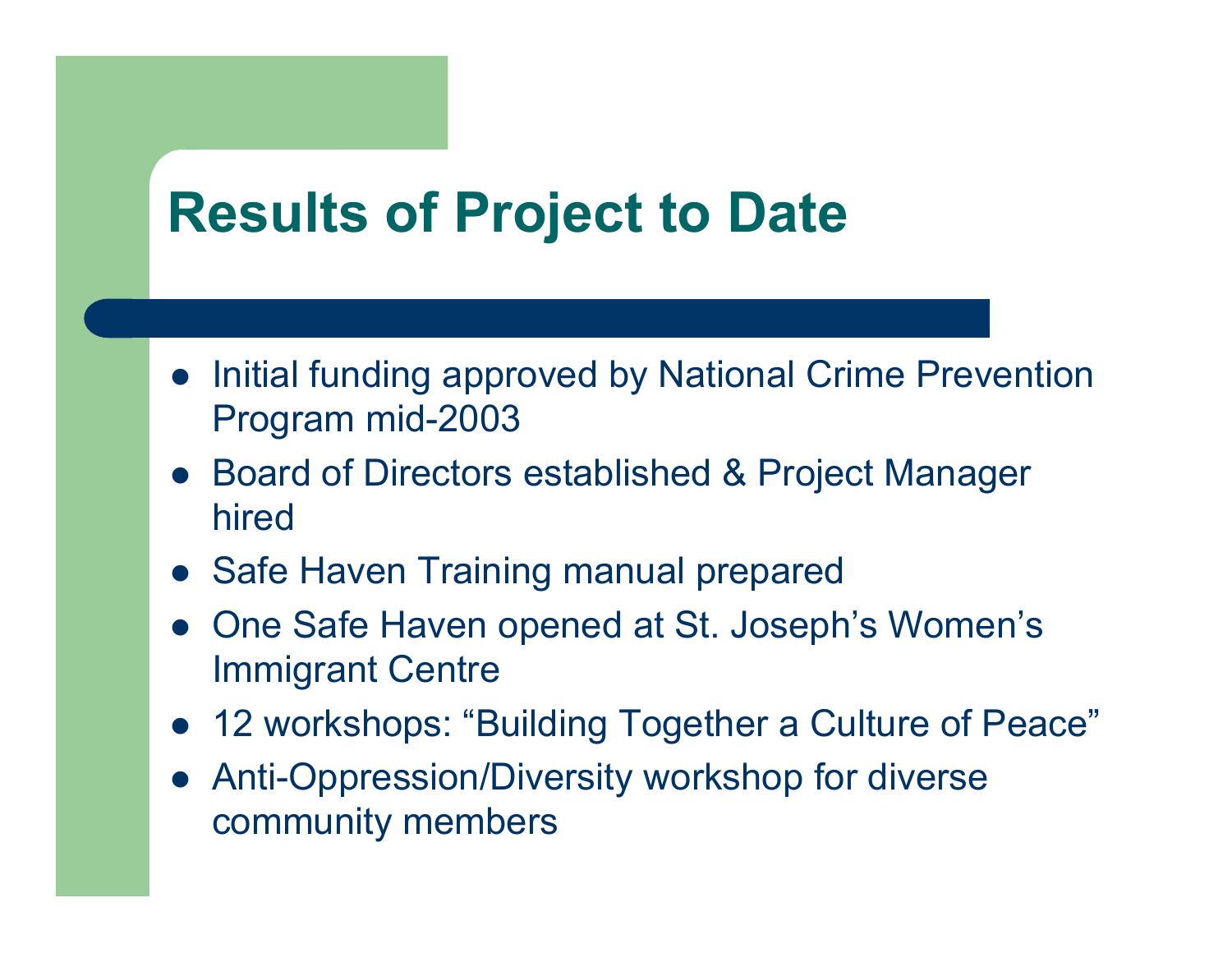### **Consultation –Communities at Risk**

- Black youth, Vietnamese, Chinese, Afghani, Muslim women, Indian Women's group
- **•** Purpose
	- Advise groups of safe haven project
	- –- Learn about experiences of diverse groups with harassment & prejudice in Hamilton
	- Evaluate whether & how the safe havens would meet their needs
	- Adjust strategies & goals & training manual accordingly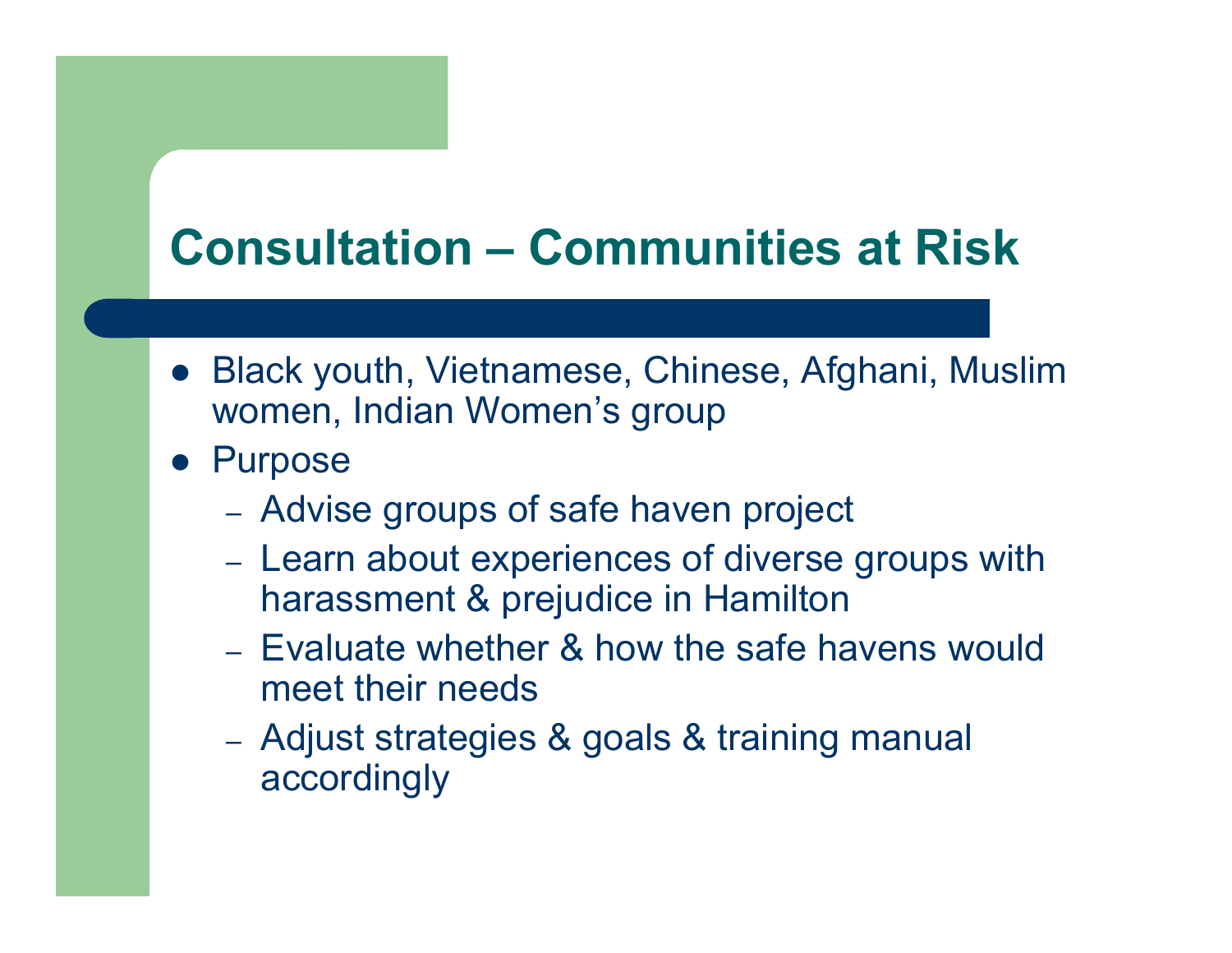## **Emerging Themes**

- Disrespect & insensitivity to diverse cultures, races & non-Christian faith communities is REAL
- $\bullet$  Harassment incidents–humiliating; result in anger & fear
- "Speaking out" viewed as hysteria & un-Canadian
- Victims made to feel that incidents were preventable, and that they should have been aggressive
- $\bullet$  Asking for justice & equity seen as unreasonable; no power, & language is sometimes a major barrier
- Some communities comfortable seeking help from Police, others uncomfortable & suspicious- negative experiences with Police; here or in country of origin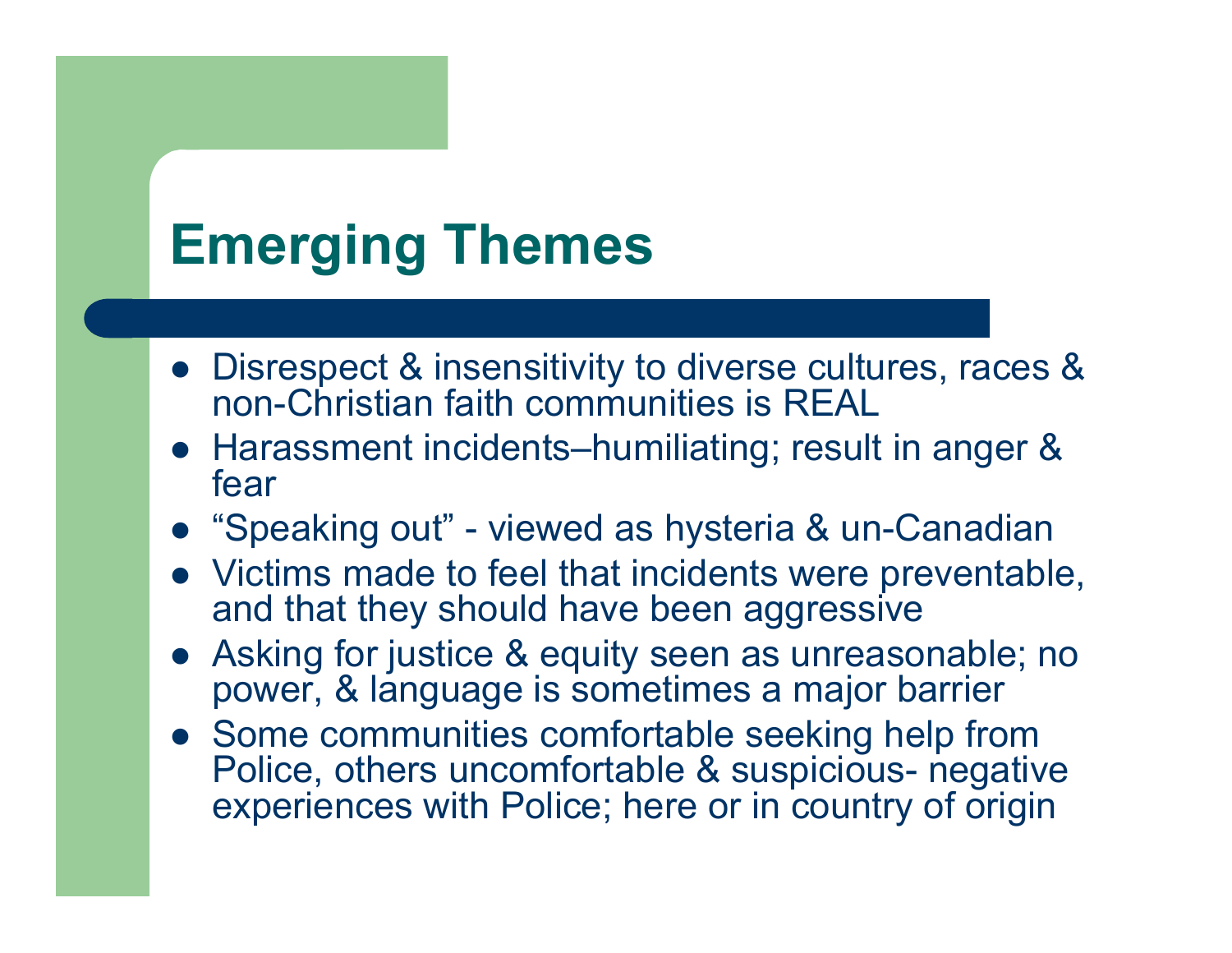## **Next Steps**

- Open more Safe Havens
- Undertake more training & community education programs
- Address sustainability
- $\bullet$  Develop further partnerships to mobilize resources & strengthen community capacity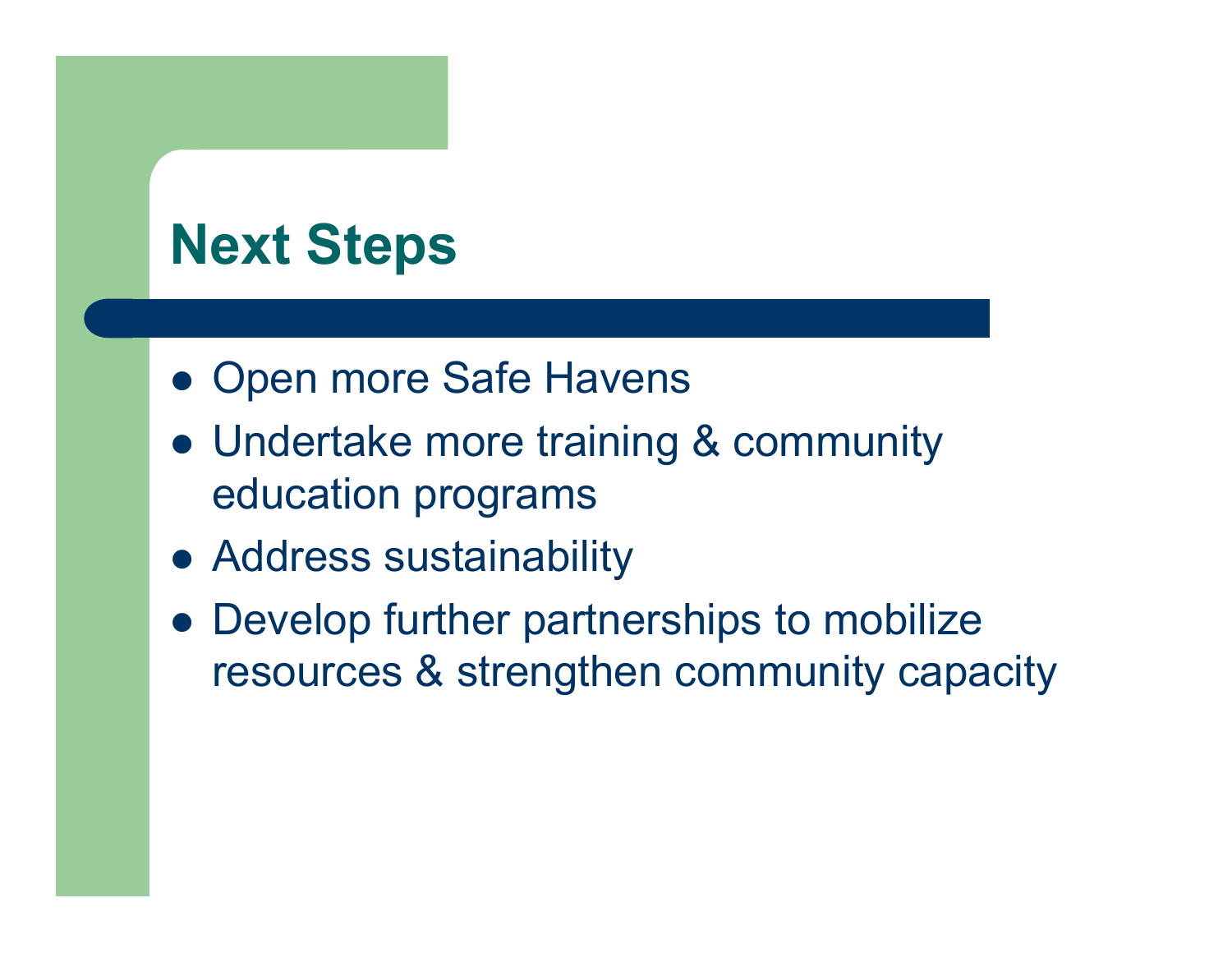### **General Benefits**

- Help to achieve "Social vision" of "safe, healthy & caring environment, fostering sense of belonging & pride
- Education of community about causes & effects of racially-motivated violence will help in overcoming ignorance that fuels prejudice
- Community engagement
- Community capacity building to prevent & respond to incidents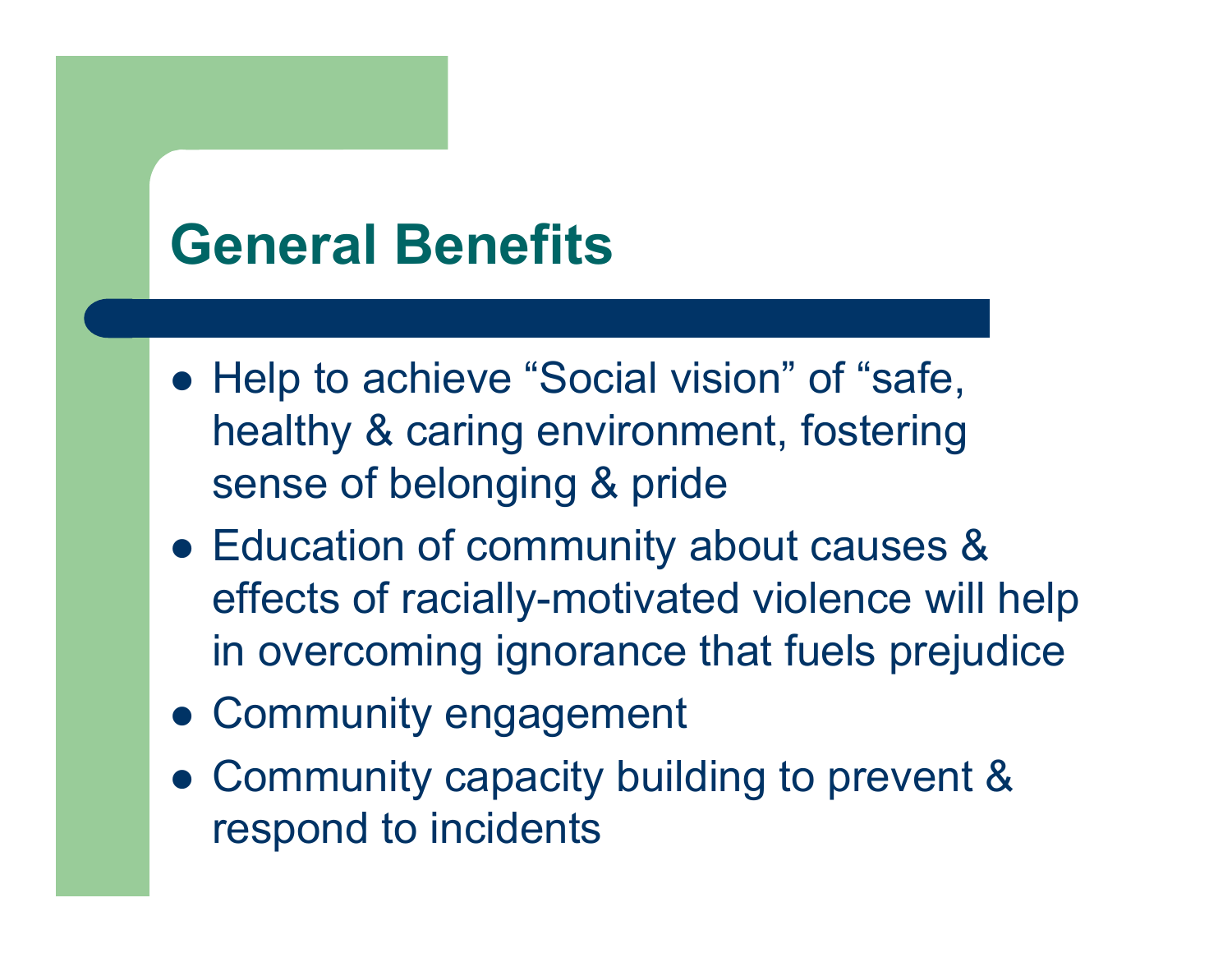### **Specific Benefits**

- Safe havens offer immediate relief to victims of harassment
- Safe haven hosts will receive cross-cultural sensitivity training, anti-racism training, knowledge about victim services & community resources